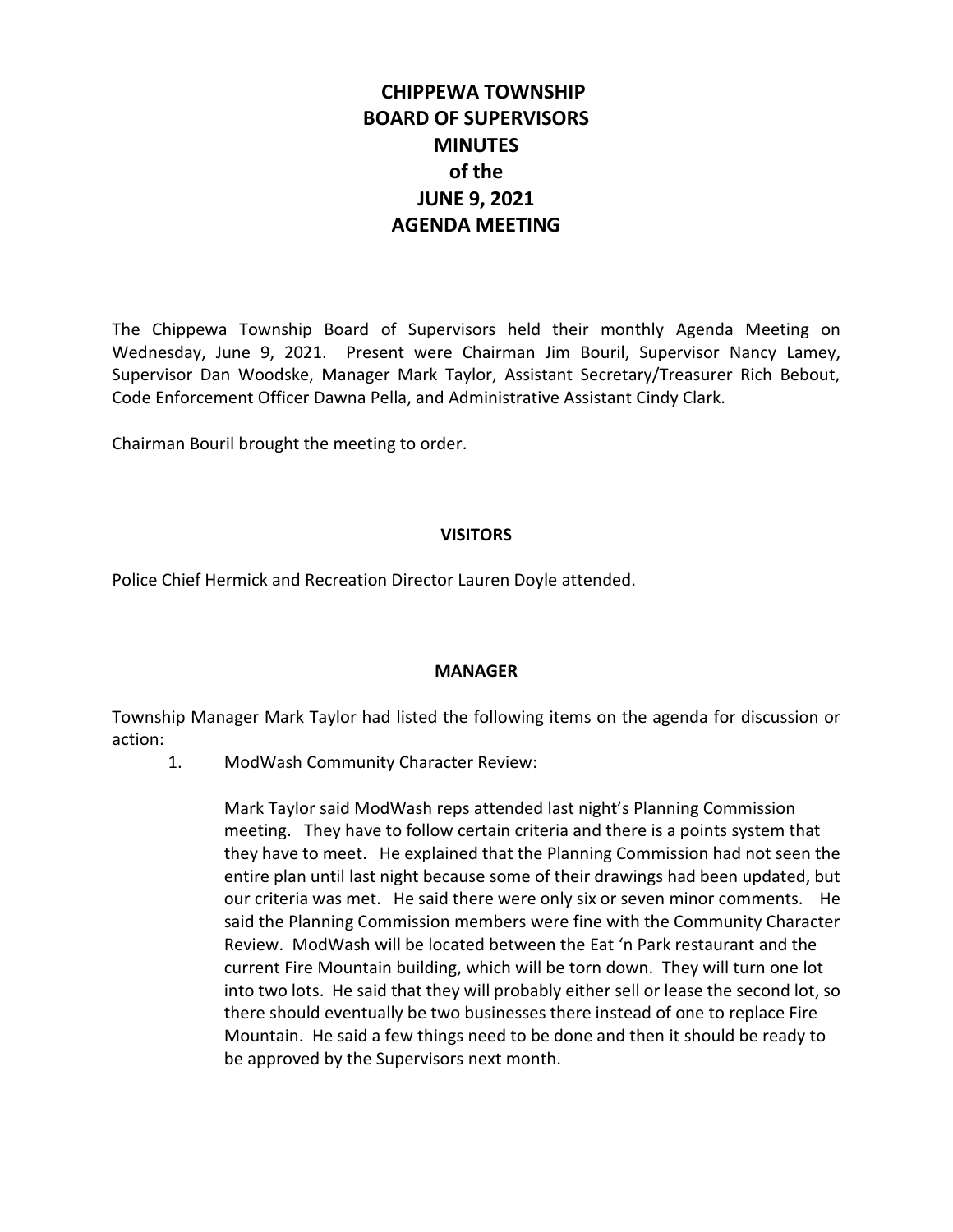#### 2. Davis Lot Consolidation:

This is for a lot consolidation in the James Street area where the Davis family owns property on both sides of the street. They will have a pool and pool house there after the lots are consolidated. Manager Taylor said this meets all of our criteria and will be ready for approval at next week's meeting.

### 3. Wing Subdivision:

The Manager explained that this is in the Park Road area where the owner will retain 60+ acres after subdividing 10 acres off. He said there was only one comment regarding this. There is a non-building declaration on the existing extra lot. This will be ready to be approved next week.

#### 4. Donald Olayer-Reappointment to Property Maintenance Code of Appeals:

Manager Taylor said that he met with Mr. Olayer on another matter and he is willing to be reappointed to this Board.

# 5. Amendment To Our 2021 Fee Schedule To Reflect An Increase In Fees For Door-to-Door Solicitation For Profit:

Manager Taylor said that he has spoken to both Chief Hermick and Carol Daugherty in the Police Department regarding this. He explained that door-todoor solicitation is permitted due to freedom of speech. Presently the Chippewa Township fee is set at \$25 per year per person. Rich Bebout checked with other communities to see what their fees are. The Manager said we are on the lower end of this and he doesn't want to raise it to an excessive amount. He is suggesting the new rate be set at \$50 per day per person, or \$300 per year per person (calendar year). He said there has been discussion about having a "Do Not Knock" list, but the Manager said he is not ready to go that route yet because it would entail lots of work for the office staff here in the municipal building to update and maintain this with people moving in and out of the Township. He said he would rather educate our residents regarding their rights through an article in the Chippewa Life magazine. The article could inform the residents about "No Solicitation" signs, hours that solicitors can visit, and possible consequences if the ordinance is not followed. He said that some residents do welcome the solicitors. Supervisor Woodske added that our media specialist could also place this door-todoor solicitation information on Facebook, etc. so that the public has access to it.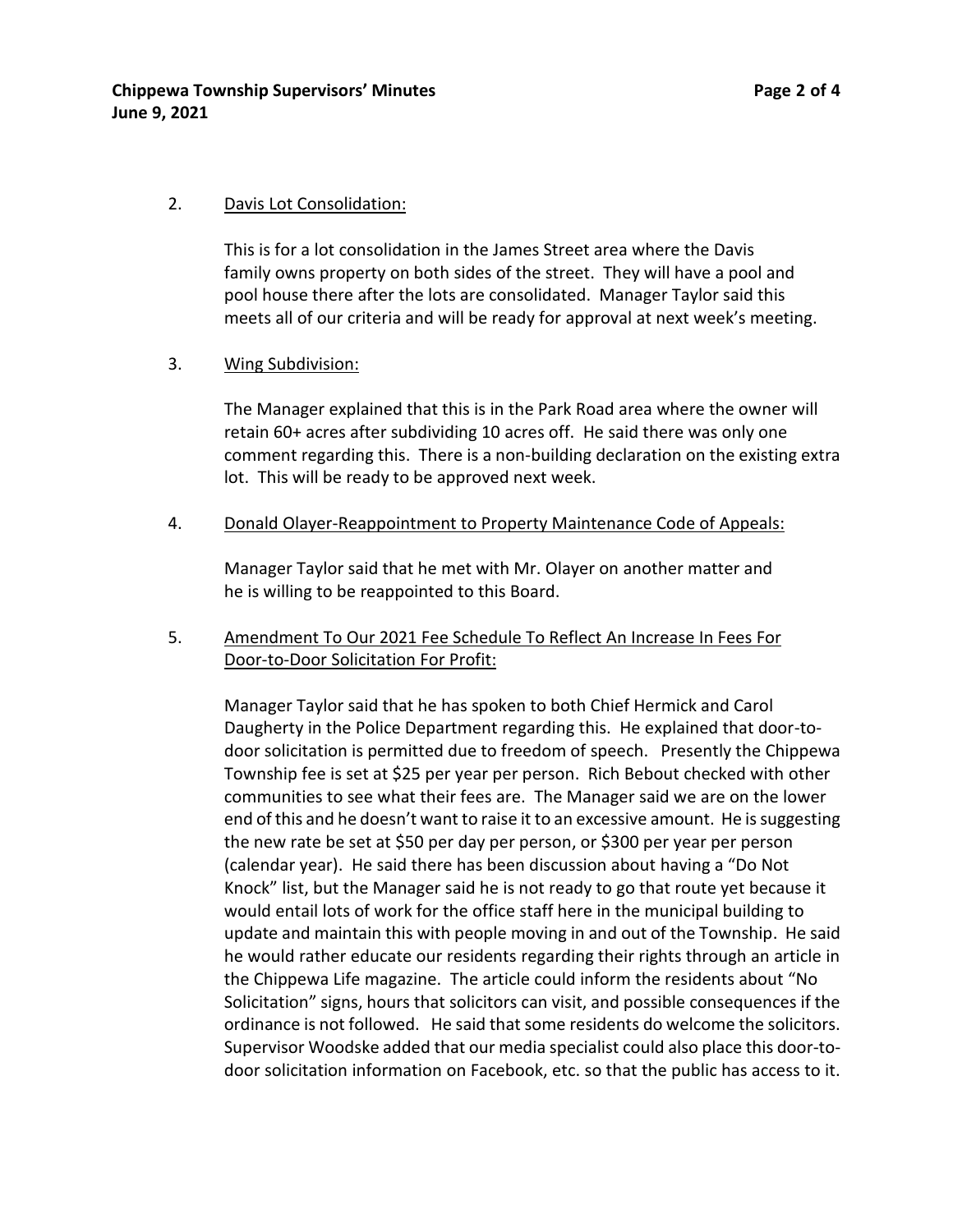### 6. Police Department Grant Update:

Manager Taylor said that Chief Hermick, Beth Popik, and Dawna Pella have been gathering information for the Police Department grant to get it turned in on time. When trying to log into the grant site, we were informed that someone else is already the Township administrator, and this caused a problem for Dawna Pella and those working on the grant. He said that after digging into this, it was discovered that Heather Metheny, from the library, is listed as the Township Administrator because she received a grant in 2015. Changing this administer information will take two weeks because of the paperwork involved. This will take us to the deadline. Manager Taylor said they will get the name of the administrator changed and if they don't make this year's deadline, we will apply for the grant again next year.

### 7. Department Reports:

A. Police:

Chief Hermick said that the Department is still waiting for the bodycams, and lights and radios for the police vehicle. Supervisor Woodske asked about a bill that may be passed regarding the use of radar. The Chief said he would support this. The revenue aspect of this was discussed.

B. Street:

Manager Taylor said that they got the trees planted and are working on the walking trails now. They have been working on some small projects recently.